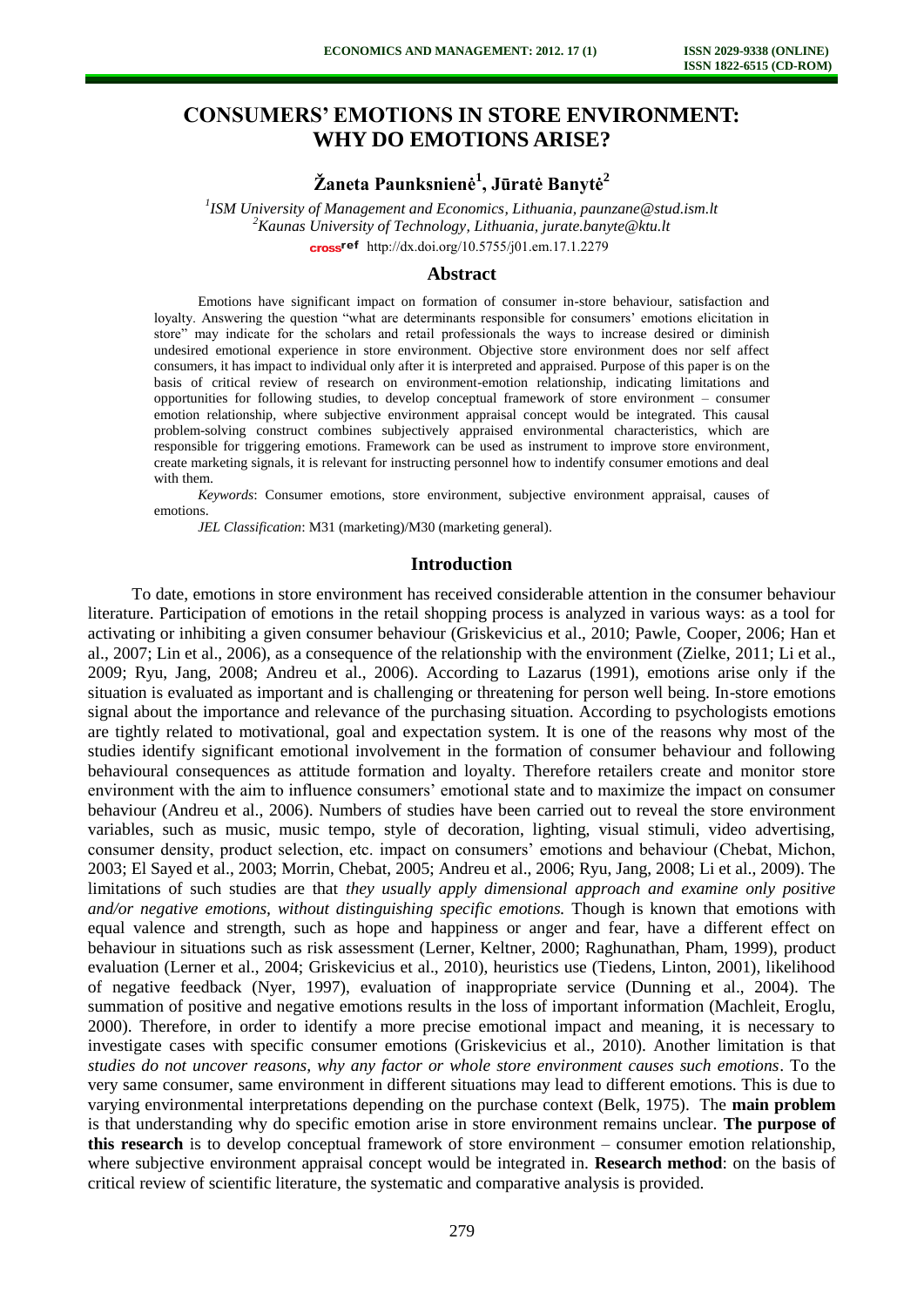The structure of this paper is as follows. In the first part, conceptual considerations of store environment and consumer emotions relationship as object of further research are highlighted. The underlying construct of subjective store environment evaluation is described in the second part. In the third part advantages and opportunities of application of Appraisal theory of emotion in store environment and consumer emotion relationship are discussed and conceptual framework is proposed. As for conclusion, a number of implications are summarized and recommendations for further research are discussed.

### **Store Environment and Consumer Emotion Relationship**

Impact of store environment, its perception and assessment is one of the major interest areas of leading professionals in retail outlets (Kaltcheva, Weitz, 2006). It is argued that the store environment has a greater impact on the purchase process than the product itself (Summers, Hebert, 2001).

In this article with reference to critical literature review and research papers analysis the conceptual framework of relationship between store environment and consumer emotions is being developed. The relationship framework (Figure 1) construed utilizing Mehrabian, Russell (M-R) environmental model (Donovan, Rossiter, 1982). Model is especially popular in studies of its kind and is widely used in consumer behaviour research (Bitner, 1992; Fiore, Kim, 2007). Model is based on stimulus-organism-response (SOR) logic, combines the environmental and approach-avoidance response variables that are mediated by individual emotional state (Donovan, Rossiter, 1982). After adapting this model to consumer behaviour studies, store environment is equated to environmental stimuli variable, which affects the state-emotions of the consumer, and they in turn influence the reaction - consumer behaviour (Donovan, Rossite, 1982; Quartier, Vanrie, VanCleempoel, 2009).



**Figure 1.** Integrating of subjective environment appraisal construct in store environment and consumer emotion relationship

With the purpose to solve emotion causality problem the subjective environmental appraisal construct is integrated. It is assumed that subjective appraisal of store environment reflects the causes and mechanisms that determine emotion elicitation. This is based on preposition that the objective store environment itself does not induce salient emotions. Emotions appear only after subjective assessment of the relevant aspects of store environment and their significance to the individual. Subjective store environment appraisal construct is discussed with reference to studies on environmental impact on emotions, and to Appraisal Theory of Emotion (Smith, Ellsworth, 1985; Lazarus, 1991; Roseman, 2001; Scherer, 2005), which focuses on emotion's causality. The rest of this article covers the discussion on store environment, subjective environment appraisal and consumer emotions' variables and aspects of their interactions.

### **Concept of Subjective Store Environment Appraisal**

Researchers define store environment and classify its characteristics differently. On the one hand, it could be influenced by abundance of factors in the store environment; on the other hand, the diversity of interpretations can be related to the nature of store environment: shops, internet, and services companies. Study context and objectives is of great importance in defining store environment as well. In some cases it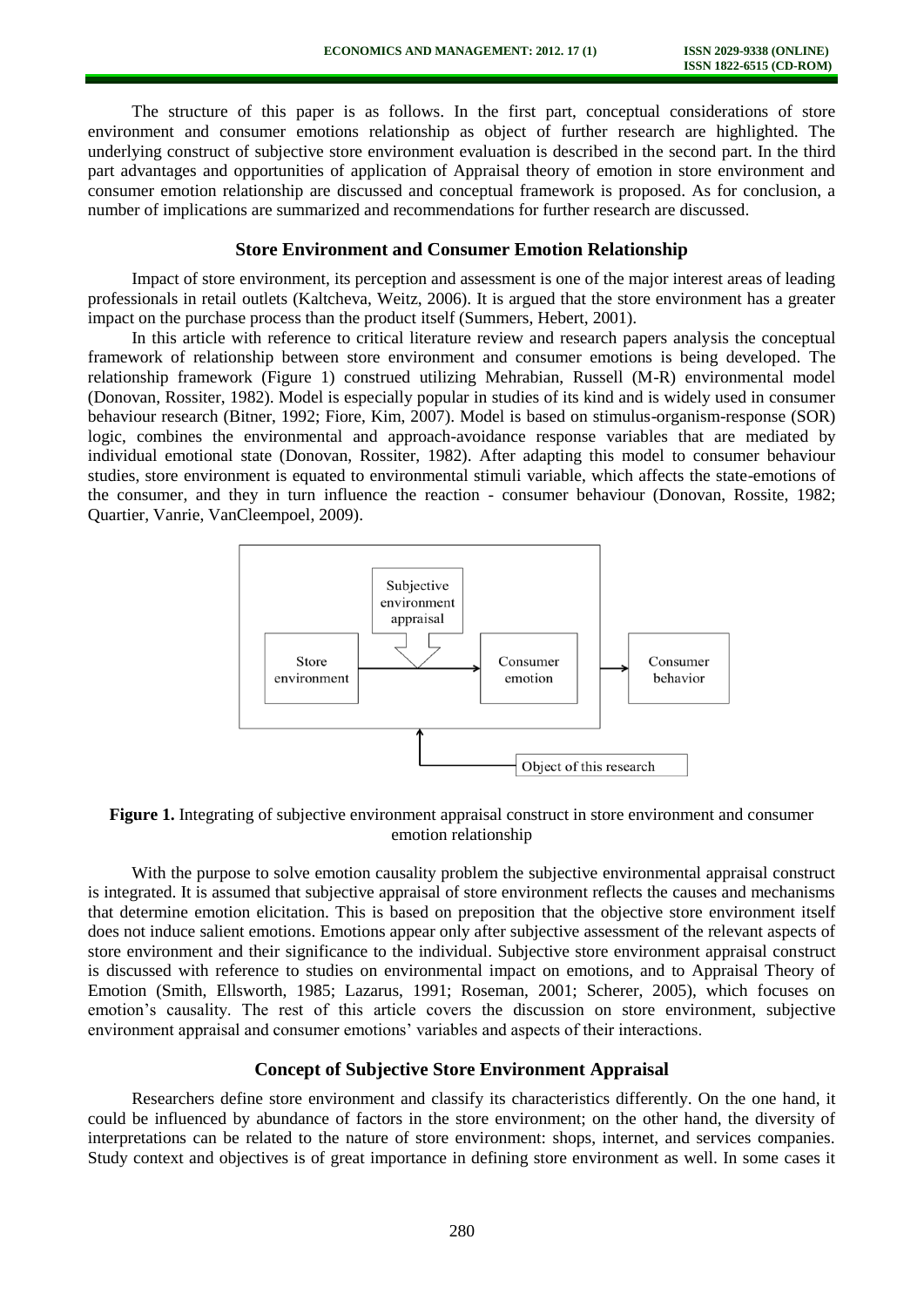may be the evaluation of only one signal in store environment, and in other cases - a holistic study on environmental impact.

Generalization of studies where retail store environment impact is researched, show two main approaches: (1) store environment is defined as a person independent objective environment with all its inherent attributes (Turley, Milliman, 2000; Turley, Chebat, 2002; Andreu et al., 2006) and (2) store environment is an integral part of the shopping situation (Belk, 1975; Stanton, Bonner, 1980; Stoltman, Morgan, Anglin, 1999; Davies et al., 2001; Moye, Kincade, 2002; Zhuang et al., 2006; Fiore, Kim, 2007).

According to generalization of store environment research, it can be stated that the majority of scientists unambiguously agree that the objective store environment is a significant research aspect on impact on consumers' emotional state and behaviour, however the opinions on utilization and evaluation of situational, subjective and instantaneous factors vary. One reason for the ambiguous treatment is that there is no clear description of the variables reflecting the situation (El Sayed et al., 2003). Moreover, the claim that the inclusion and assessment of specific situations in studies of relationship between environment and behaviour does not meet the parsimony principle, a large amount of variables reduce the likelihood of significant relationship between independent and dependent variables identification, increase research costs (time and money costs) and do not guarantee the universal application of results, is introduced as an argument (Russell, Mehrabian, 1976).

At the same time, according to scientists, who include situation in the causes list for consumer behaviour, the appealing only on objective store environmental is clearly insufficient to investigate the retail shopping process, direction and reasons. Belk (1975), one of the first who fused circumstances, context and situations to one construct, which is used for consumer behaviour investigation, says that the situation is characterized by all the factors that are expressed in a given area and at a specific time, except those related to personal attributes such as character, intelligence, sex, and race, and interest/marketable items' (product/brand) attributes. Such interpretation of the situation on the one hand might seem logical; on the other hand, it is complex and multidimensional.

In this stage of theoretical analysis, problematic of store environment and consumer interaction becomes clear. This is due to description of a relationship process between objective environment and individual. The objective environment does not self-affect a consumer - the environmental impact to individual is possible only after it is understood, interpreted and evaluated (Russell, Mehrabian, 1976). In other words, the impact of objective environment is inseparable from the individual's subjective perception, which involves his purposes, motives, needs (Morschett et al., 2005).

According to Stanton, Bonner (1980), the retail-purchasing situation is the result of interaction between objective store environment and the psychological consumer component, i.e. subjective appraisal or evaluation of environment (Figure 2).



**Figure 2.** Concept of purchasing situation

The main issue at this point is to determine subjective environment evaluation construct relevant to emotions triggering and elicitation. Some researches are done where as moderators of store environment effect are integrated motivation (Kaltcheva, Weitz, 2006; Lunardo, Mbegue, 2009), perceived control (Lunardo, Mbegue, 2009), perceived fairness (Chebat, Slusarczyk, 2006; Namkung, Jang, 2010), expectations (Burns, Neisner, 2006), and ethical perceptions (Babin et al., 2004). Lunardo, Mbegue (2009) research results showed that utilitarian motivation moderates the effect of perceived control on consumer stress in retail environment, at the same time at any level of utilitarian motivation no significant relationship between perceived control and pleasure was revealed. The conclusion was made that when consumer shop for utilitarian purpose control potential is seen as an end in itself and lack of it leads to stress, and presence is not associated with pleasure. Namkung, Jang (2010) investigated relationship between fairness perception, consumer emotions and behavioural intentions. Research showed that some of the fairness dimensions (price,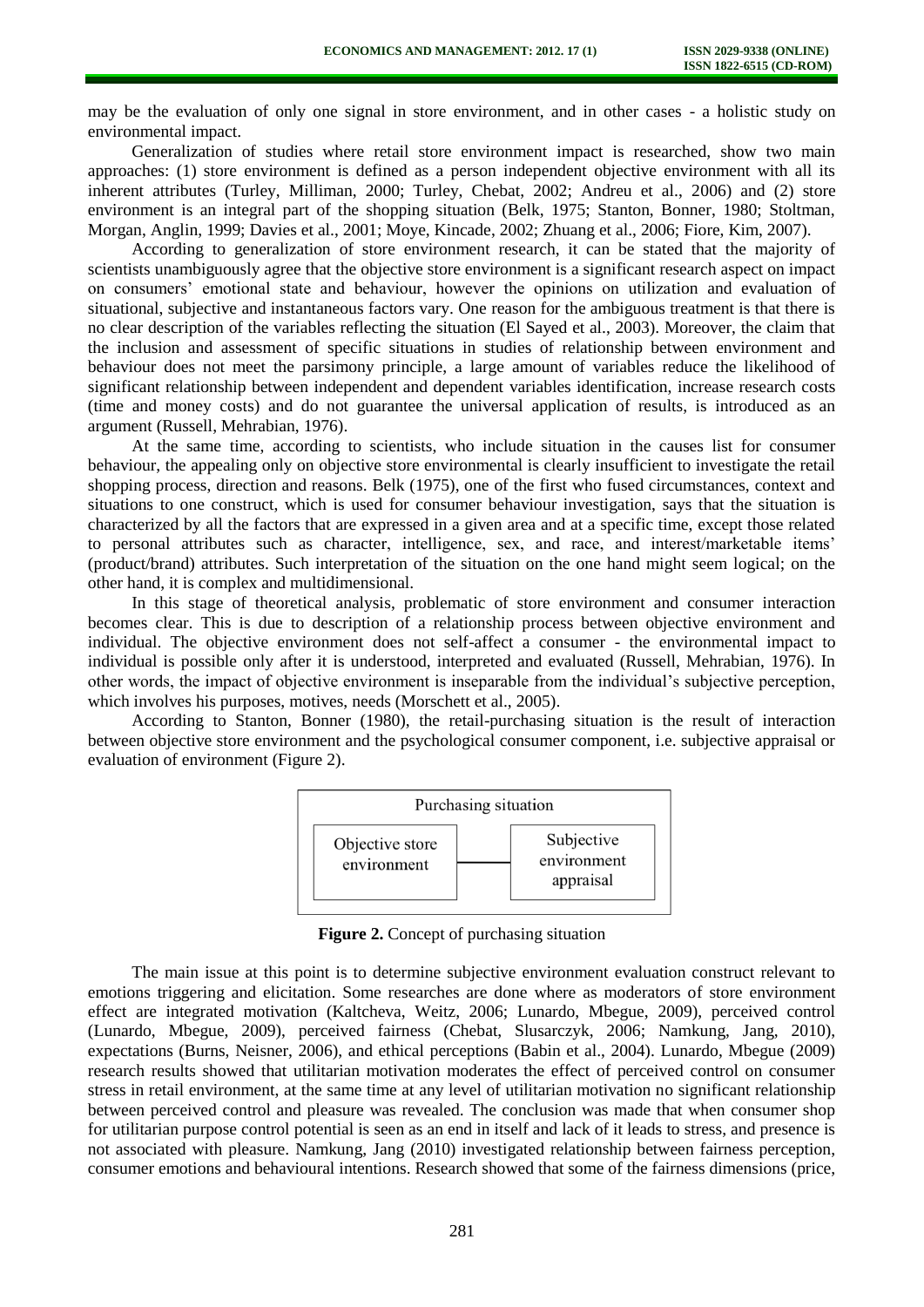procedural) had significant effect on consumer negative emotions, some of them (price, interactional, outcome) on positive. Kaltcheva, Weitz (2006) with reference to two studies proposed that motivational orientation (task-oriented, recreational) moderates the effect of arousal on pleasantness. All these finding show that some constructs of environment evaluation moderates in emotion elicitation processes, but depending on the context, on the task of the research different significant effect of that varies from study to study. The problem is that no explanation why these moderators cause negative or positive effect on emotion is presented. And it can be related with selection of irrelevant approach for the emotion research.

In summary emotions arise in store environment as a result of evaluation of purchasing situation, which consists of the objective store environment variables, including physical environment, i.e. objective, consumer-independent items with different functions in the environment: atmosphere, convenience, facilities, security, merchandise, promotional, services; and social environment, i.e. all people around (personnel, other shoppers, companions), and aspects of subjective evaluation of this environment that are important and relevant for emotion elicitation. These aspects of subjective evaluation or appraisal are discussed in later section.

## **Application of Appraisal Theory of Emotion in Store Environment and Consumer Emotion Relationship**

**Attitudes towards nature of emotions.** In emotion studies there are distinguished two main conceptually different research directions: physiological and cognitive. Originator of emotion theories James (1884) describes emotions as specific feelings caused by changes in physiological state, associated with the automatic and motor functions (de Sousa, 2010). According to Strongman (1996), with reference to James theory the research direction was formed to support the physiological nature of emotion. Moors (2009) compares various emotion theories in terms of causation and points out that James' theory is not an explanation of mechanism which causes emotions, that is what causes the somatic and motor responses.

Starting from the Arnold (1960), who first used the term appraisal to refer to the cognitive process involved in emotion elicitation, and then with the Lazarus (1966, 1991), Scherer (1984), Smith and Ellsworth (1985), scholars proposed idea that cognition is an antecedent of emotion and critiqued of mainstream theories of emotions, which emphasized physiological nature of emotion. Appraisal theorists put the cognitive component at the very onset of the emotional experience prior physiological reaction. The cognitive component determines which stimulus evokes emotion, which emotion arises, and how intense it is (Moors, 2009).

**Approach to emotion classification and measurement.** Watson and Spence (2007) claim that in the theory of consumer behaviour dominate three approaches to research emotions: (1) categorical, (2) dimensional, and (3) based on the appraisal theory. Approach based upon appraisal theory is being used in behaviour studies relatively recently, while the dimensional and categorical distinction between emotions and their measurement is dominant.

*Categorical* approach of a study can be described by use of emotions grouped into categories and tools created to measure them (Emotion Profile Index (Plutchik, Kellerman, 1974); DES (Izard, 1977); CES (Richins, 1997) cited in Richins, 1997). Emotions are grouped into categories according to symptoms of occurrence (e.g. facial expression (Izard, 1977)) or semantic meanings of emotions (Richins, 1997). One of the main drawbacks of this approach is that emotions' categories do not explain why different groups of emotions has a different impact on the behaviour, does not explain what is the cause of emotions (Watson, Spence, 2007).

*Dimensional* research approach is one of the most common in consumer behaviour studies. The analysis of scientific literature indicates that Donovan, Rossiter (1982) were first who used this approach in their study on consumer behaviour. Authors relied on the dimensions measuring the emotional status, proposed by Mehrabian, Russell (1974), pleasure/unpleasantness, excitation/no excitation and domination/submission. It is the main drawback of dimensional approach, i.e. insufficient appraisal of content differences of emotions with the same tone and level of excitation, for example, anger and fear.

*Approach based upon appraisal theory.* The third group of scientists argues that emotional differences are determined by how organisms appraise the surrounding environment. Smith and Ellsworth (1985) say that 'the experience of emotion is closely associated with organism's appraisal of its environment' (Smith, Ellsworth, 1985, p. 817). Appraisal is the interpretation of characteristics of event or environment. The essence of approach based upon appraisal theory is that the unique appraisal set, which gave rise to the specific emotion, of the situation is revealed, which in turn leads to a specific behaviour (Lerner, Keltner,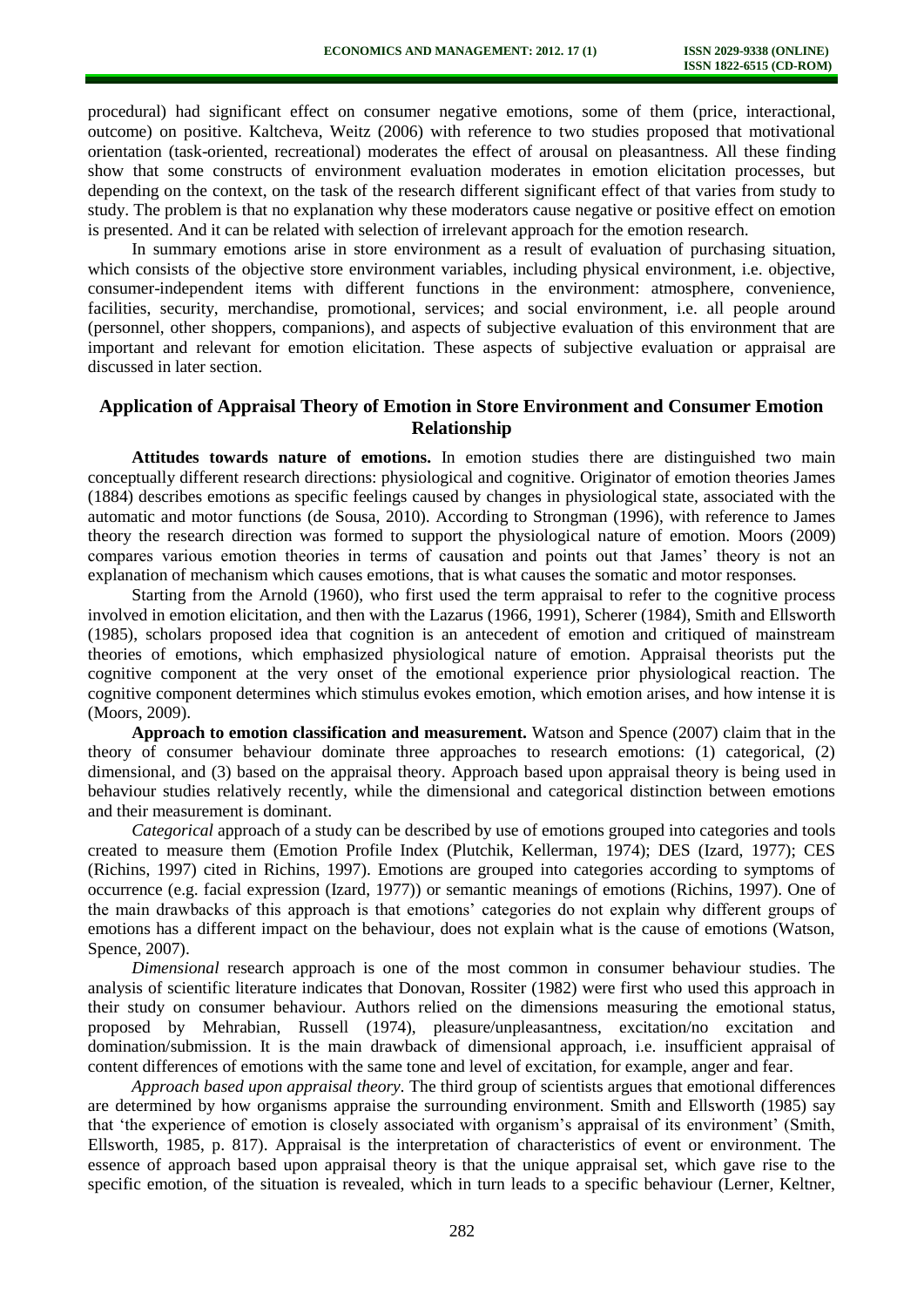2000). Emotion type depends on such environmental characteristics appraisal, e.g. joy occurs when the situation is appraised as goal relevant, the responsibility for the situation falls on circumstances, the certainty about what is in process is high (Roseman, 2001).

Despite the fact that the approach based upon appraisal theory is described as 'especially relevant approach' (Johnson, Stewart, 2005, p.3), which can be used to explore emotions in consumer behaviour research, there is no single stance, ambiguous constructs, terminology and methodology are used.

In order to further analyze research access based upon appraisal theory, the possibilities and limitations of use of assessment theory in studying the expression of specific emotions in consumer behaviour, is discussed.

**Application of appraisal theory of emotion in consumer research.** In the beginning of analysis assumptions made by Roseman, Smith (2001) that argue the relevance of appraisal theory in the study of emotions can be introduced:

1. Emotions are different from one another in appraisal sets of the situation.

2. Differences between appraisals explain personal and time differences between emotional reactions. Interpretation of the event, not the event itself causes emotions. For different individuals, who make different appraisals of the same event, different emotions will occur. Similarly, when the same individual evaluates the same situation differently or at different times different emotion occurs.

3. In all situations with same appraisal sets, same emotion will occur. All situations with presence of same emotions have some common features.

4. Appraisal precedes emotion. Appraisal starts the emotional process: physiological, expressive, behavioural, and other, attributed to faced emotion.

5. The appraisal process determines that the resulting emotion is an appropriate response to the situation.

6. Controversial, uncontrolled and inappropriate appraisal determines the irrational aspects of emotions. The conflict between the unconscious, automatic and consciously reflected appraisals causes emotions that seem unreasonable and irrational. Inability to control the motivational and comprehensible evidence can explain the perceived inability to control emotions.

7. Changes in appraisal can explain clinical and developmental changes in emotions. If during developmental or clinical intervention change in the model of situation's appraisal occurs, emotion caused by that situation will also change.

With reference to introduced arguments, it can be noted that the essential functions of access based on evaluation theory are the following: to find out (a) main characteristics of the specific situation or event that is being appraised and (2) how the arising emotions and the appraisal process are related with one another (Smith, Ellsworth, 1985; Roseman, 2001). It is believed that all that is identified confirms the suitability of appraisal theory in solving this research related problems. The first feature allows you to determine what physical and/or social store environment factors cause emotions associated with the purchase. Implementation of the second function reveals the mechanism for emergence of that emotion; knowledge of its principles allows controlling and diverting adverse effect on emotions.

In discussion of situational characteristics, it should be noted, that in works of different authors the quantity of them varies from four to ten. Roseman (2001) discusses five appraisals that characterize the situation, Smith, Ellsworth (1985) discusses eight, Scherer (2001) - ten, Watson, Spence (2007) - four.

The theoretical summary of performed analysis helps to conclude that the variety of situational characteristics, heterogeneous terminology, and different definitions can be regarded as a major weakness of appraisal theory. Many authors identify similar characteristics in different terms, which would entail the ambiguous treatment of those characteristics. For example, it can be inferred that the outcome desirability (Spence, Watson, 2007) and goal relevance (Lazarus, 1991; Roseman, 2001) is the same characteristic, differing only in semantic expressions.

In order to identify relevant characteristics for appraisal of the situation in the context of this paper the comparative analysis of those characteristics is made.

As one of the key characteristics, determining the nature of emotion (positive or negative emotion), **motive consistency** characteristic is identified. Roseman (2001) relates this appraisal to the *situational state,* i.e. situation is appraised as equivalent to or incompatible with the motives (preferred or not). Lazarus (2001) includes appraisals of *goal relevance* and *goal congruence* to the primary appraising group. According to scientist first of all individual appraises how the situation is important to and facilitates his well-being. Scherer (2001) argues that during appraisal of *goal relevance* the importance and relevance of the event in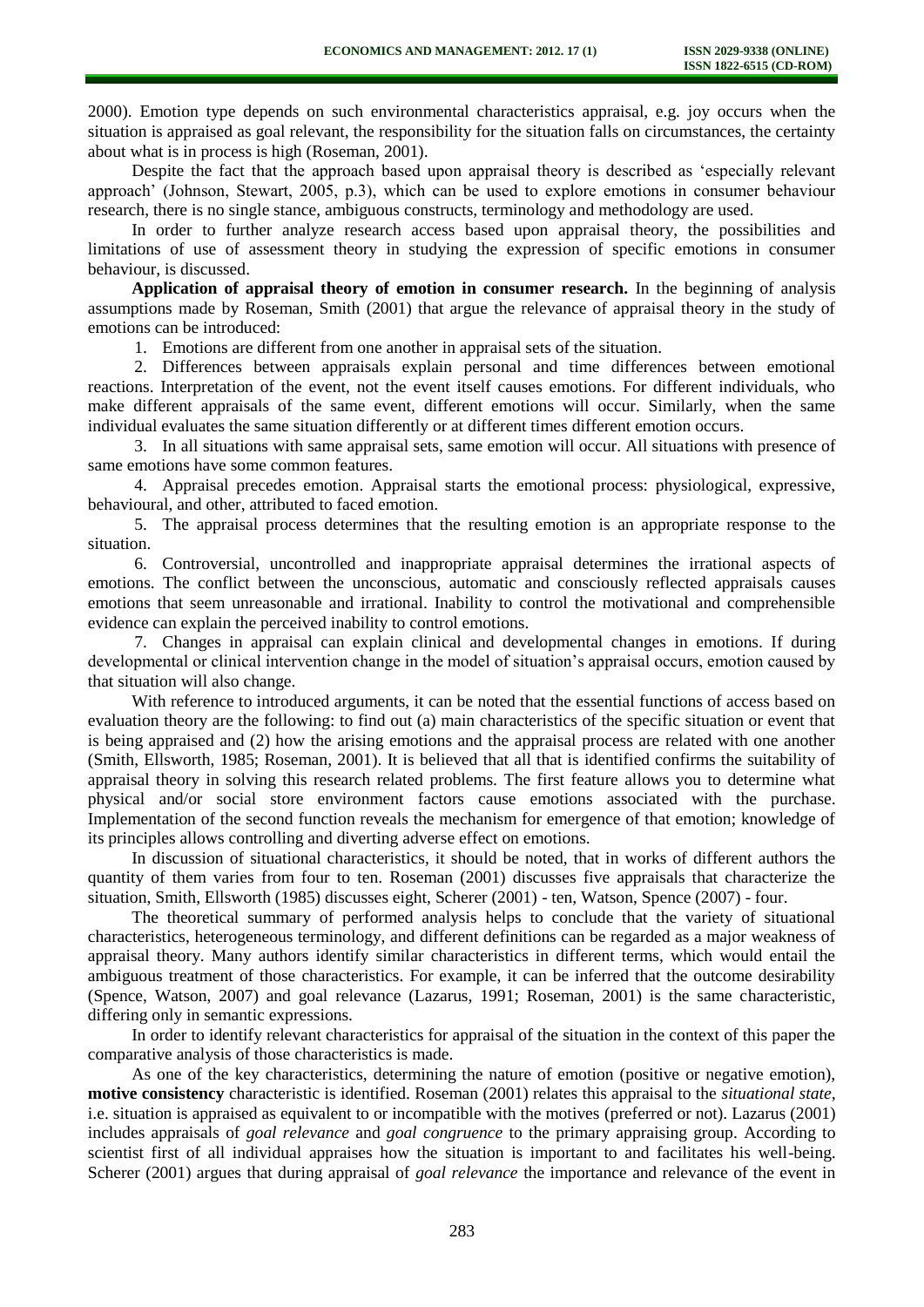the hierarchy of dominant goals/needs is determined. The importance and relevance degree depends on the amount of related targets and/or target location within a hierarchical structure of goals (Scherer, 2001). Spence, Watson (2007) collates and combines the characteristics of motive consistency with *outcome desirability*. According to authors, outcome desirability reflects appraisal of the situation, when determined whether those outcomes are going to be good or bad for human welfare, i.e. appraisal of the situation as good or bad subject to the desired level (Spence, Watson, 2007). All above-mentioned versions of motive consistency appraisal have one general feature its relationship to motivational and goal system of the person and it determines positive or negative emotional connotation. Studies show that in about 88 percent of cases, the appraisal of situation for motive consistency was significant for emergence of emotions (Spence, Watson, 2007). However, if alone, it does not reflect a particular emotion - only in combination with other appraisals it is possible to determine a specific emotion (Watson, Spence, 2007).

Next characteristic **agency** (responsibility) is more often a source of negative not positive emotions. It apprises all, that is responsible for the accident, and who has controlled the process. *Responsibility* can be given to the same consumer, to another person or circumstances (Smith, Ellsworth, 1985). According to Yi and Baumgartner (2004) the appraisal of responsibility is combined with the appraisal of *control* on the grounds that in most cases the intermediary aspect is the controlling aspect. According to Smith, Ellsworth (1985), the organism tends to quickly appraise its ability to control the situation - whether other people can control it, or nobody else can control it. The appraisal of mediation is the significant-second in the process of emotions' formation; it is present in about 7 percent of cases (Watson, Spence, 2007). Although the effect seems small in comparison to the goal relevance, but in some combination of appraisal (especially in the case of negative emotions) it is crucial (Smith, Ellsworth, 1985). Another characteristic by some authors attributed as being close to characteristic of responsibility is *legitimacy or fairness*. It reflects how individuals appraise moral consistency of the situation. Appraisal of legitimacy is closely linked with responsibility (Smith, Ellsworth, 1985). The dimension of agency reflects the emergence, level and appraisal of the signal (fair (legal) or unfair (illegal)) of emotion caused by responsibility of the individual, another person or thing. Often, these appraisals are aggregated to match *self-concept* dimension suggested by Scherer (2001). The latter reflects the appraisal of individuals, associated with social norms and personal standards. According to Spence, Watson (2007), this appraisal is significant in situation of complaints or brand changing.

**Probability** reflects the perceived risk of the consequences of the situation. It has impact on emotion formation, as it shows how someone is confident with the outcome (Smith, Ellsworth, 1985). A high level of uncertainty is associated with such emotions as hope and fear. For example cosmetic advertising tends to produce hope, while tobacco prevention uses messages that cause fear. Uncertainty is more associated with the intended use or purchase experience. Some authors (Roseman, 2001) associate *certainty* with *attention* (uncertain - high attention, certain - low), but in some cases, they have a different effect. E.g. when some individuals have no guarantee in what is happening and do not care about that, or when watching a sleeping baby they are certain but still level of attention is high. Meanwhile, attention is seen as first reaction to the situation that determines the incentive to pay attention, ignore or avoid. Attention reflects the degree of focus on individual awareness and susceptibility. Smith and Ellsworth (1985) argues that attention is a phenomenon that has emerged before appraisal, and which is not participating in the formation of emotions.

Additionally Roseman (2001) in the case of negative emotions proposes appraisal of the **problem type**, which distinguishes such emotions as anger and contempt, guilt or shame, frustration or disgust. Author proposes that depending whether a motive-inconsistent event is unwanted because it blocks attainment of a goal (instrumental problem type) or unwanted because of some inherent characteristic (intrinsic problem type).

In summary of potential to use the appraisal theory in research of consumer emotions, it is concluded that theory of emotional appraisal is appropriate for investigation of environment–person relationship, because it allows the identification of relevant aspects/essential characteristics of the environment as a assumptions that lead to particular type of emotional reaction. Today's level of testing revealed that situation/event's relevance with individual goals and motives is the main characteristic. Its appraisal determines whether the resulting emotion is positive or negative. However, for the specificity to rise other event/situation's characteristics are more powerful, that is assigning the responsibility to the event, certainty and problem type.

With reference to Roseman (2001) proposed structure of emotion system (Table 1), showing appraisals and resulting emotional response. There are possible combinations of appraisals that produce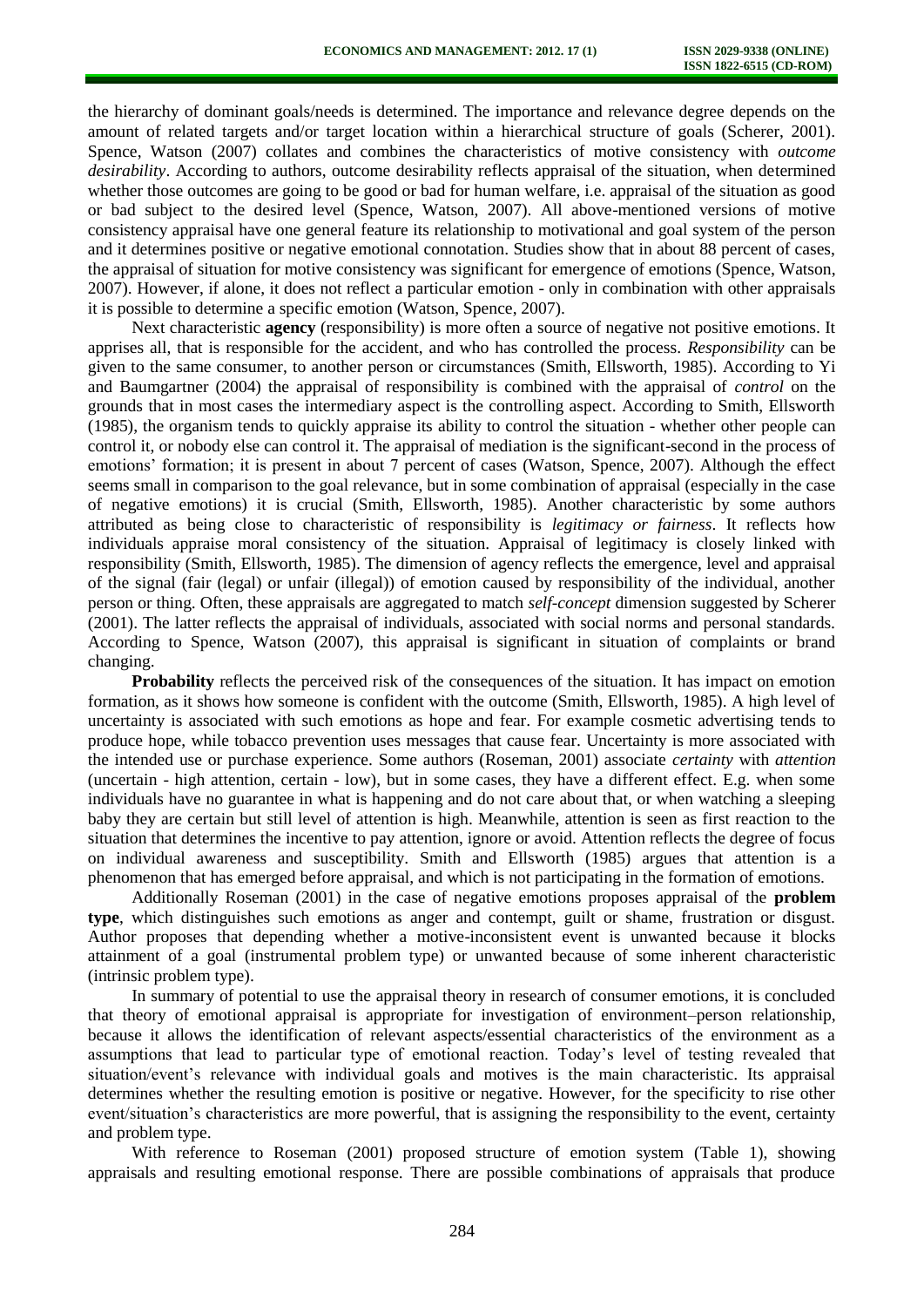distinct emotions presented. On the base of these combinations research of consumers emotions in store environment can be implemented. This matrix enables depending on the aim of the research to reveal causes of the in-store emotions and based on situation features and evaluations anticipate which specific emotion and corresponding behaviour will be activated.

|       |                  |                       | <b>Positive Emotions</b> | <b>Negative Emotions</b>    |                   |
|-------|------------------|-----------------------|--------------------------|-----------------------------|-------------------|
|       |                  | Probability           | Motive-Consistent        | Motive-Inconsistent         |                   |
|       | Circumstan       | Uncertain             | Hope                     | Fear                        |                   |
| gency | ces-caused       | Certain               | Joy                      | Frustration                 | Disgust           |
|       | Other-<br>caused | Uncertain/<br>Certain | Love, liking             | Anger                       | Contempt          |
|       | Self-caused      | Uncertain/<br>Certain | Pride                    | Guilt                       | Shame             |
|       |                  |                       |                          | <b>Instrumental Problem</b> | Intrinsic Problem |

*Source:* Adopted from Roseman (2001, p.70-71)

With reference to in store environment analyzed and to subjective environment evaluation as moderation function of store environment and consumer emotion disclosed in previous sections, the framework of subjectively appraised store environment and consumer emotions relationship is presented (Figure 5). Structure and elements of the model are adapted with reference to Mehrabian-Russell (1974) environmental behaviour model. Considering Belk (1975), Stanton, Bonner (1980), Magnusson (1981), Stoltman et al. (1999) insights and the concept of appraisal theory, the subjective construct for environmental appraisal is integrated into the model (Smith, Ellsworth, 1985; Lazarus, 1991; Roseman, 2001; Scherer, 2005, Moors, 2009).



**Figure 5.** Subjectively appraised store environment and consumer emotion relationship framework.

As discussed above the objective store environment consists of two sets of factors: physical and social factors. Turley, Milliman (2000) contends that it is topical to study store environment's impact in 'macro' level. Trying to determine how consumers appraise the store environment in general, herewith to distinguish which factors or groups are of biggest significance to emergence to some kind of behaviour. One of the most significant environmental characteristics that promote rise of emotions is the responsibility for the current situation/event. In store environment this characteristic (responsibility for the event) can be attributed to physical environment (circumstances), social environment (to other individuals within store environment), and oneself, the consumer may be a source of emotion. Studies of emotions show that emotions mostly occur because of social aspects (Manstead, Fischer, 2001).

In terms of both the appraisal of store environment and the origin and structure of emotions, the construct for subjective appraisal of the store environmental is identified. On the one hand, scientists stress that the impact of objective store environment is possible only at presence of subjective appraisal (Belk, 1975; Magnusson, 1981; Stoltman et al., 1999). On the other hand, one element of emotional structure that determines the nature of emotion is environment (situation, event) appraisal (Lazarus, 1991; Roseman, 2001).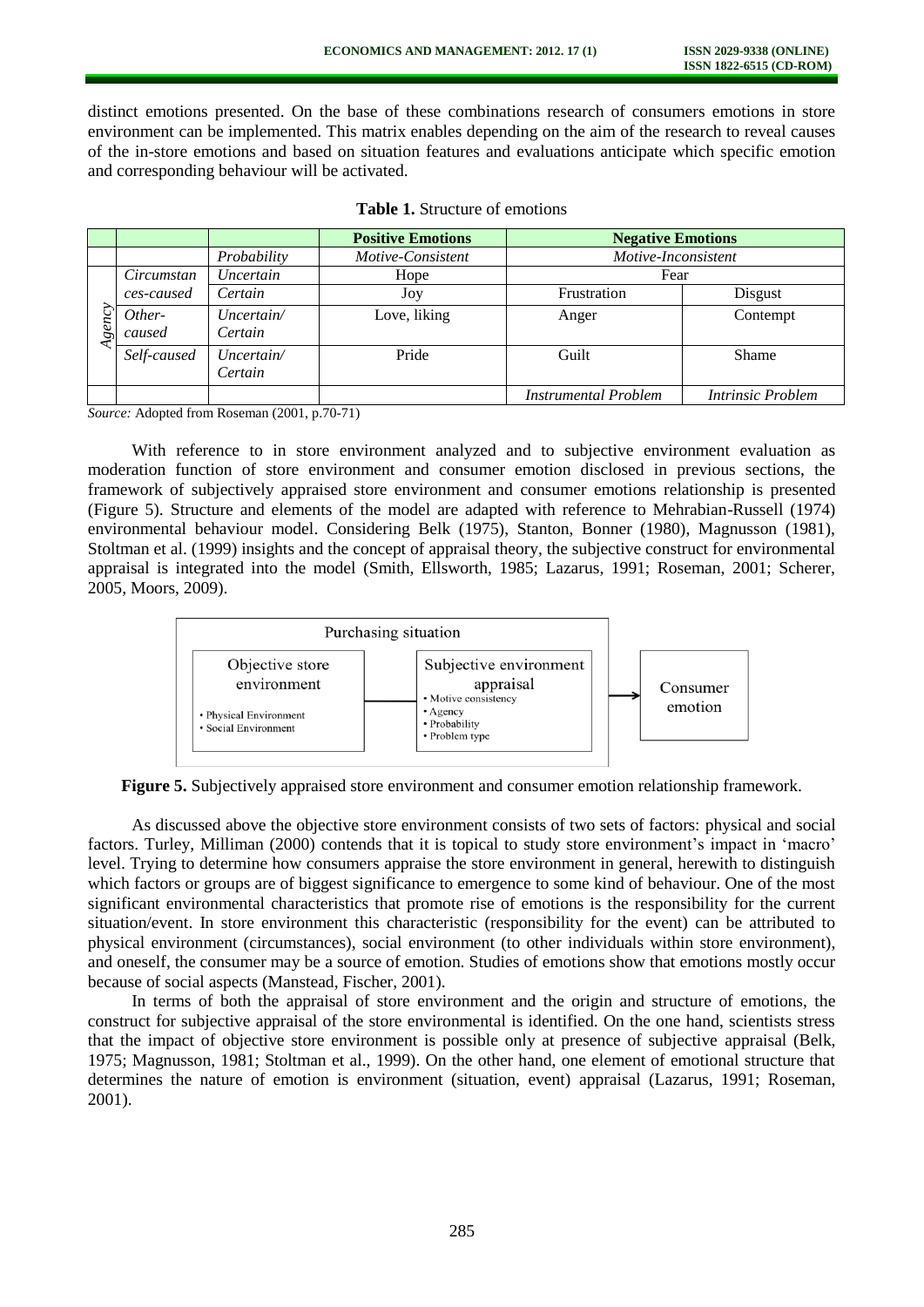### **Conclusions and future research directions**

This review has revealed that though consumer emotion in store environment is relevant and popular subject of consumer behavior research, some limitations of these studies are disclosed. Limited researches are implemented in regard of specific consumer emotion such as anger, joy, liking, pride, frustration, etc. elicited by store environment. Another limitation is that most of the studies do not uncover reasons, why any factors or whole store environment causes such emotions. One of the reasons of this gap is that in most research store environment is treated as objective environment and no causal effect on emotion can be detected as no evaluation process is regarded.

Store environment and consumer emotion relationship research usually rely on measurement of direct environment impact on emotions and it seems to be over-simplistic in revealing the causes and mechanisms that determine emotion elicitation. Therefore study of store environment and consumer emotion relationship with integrated subjective environment appraisal construct opens a promising avenue for further research.

Literature analysis on environment impact on consumer emotions and behavior identified, that objective environment variables and their subjective appraisal must be treated as complex construct of purchasing situation. Interpretation of the store environment, not the environment itself causes emotions. At the same time subjective evaluation characteristics must be relevant for emotion elicitation.

Adopting appraisal theory of emotion in store environment-consumer relationship research will help to explain consumers' specific emotions elicitation process. According to scientific literature analysis emotions are elicited by appraisals set of purchasing situation characteristics such as motive consistency, agency, probability and problem type, which can be treated as subjective appraisal, construct content. Integrations above mentioned appraisals as subjective environment evaluation in store environment and consumer emotion relationship allows understand the causes of in-store consumers' emotions.

Applications of appraisal theory of emotions also enables explain differences of in-store emotions. As analysis revealed different appraisal sets of the purchasing situation will lead to specific consumer emotion elicitation. At the same time differences between appraisals depend on personal and time differences between emotional reactions. It means for different customer, who makes different appraisals of the same purchasing situation, different emotion will occur. Similarly, when the same individual evaluates the same situation differently or at different times different emotion occurs. Additionally, in all purchasing situations with same appraisal sets, same emotion will occur. All purchasing situations with presence of same emotion, e.g anger has some common features: motive inconsistent, responsibility for the event distributed to another person, instrumental problem type.

Identified determinants of in-store consumers' emotions may indicate the ways to increase desired or diminish undesired experiences in store environment. Framework can be used as instrument to improve retail environment adopting it to increase desired or diminish undesired experience in the store. It is relevant for instructing personnel to identify consumer emotion and to deal with them. Additionally relating proposed framework with consumer behavioral aspects would explain the complex nature of emotional mediation in store environment and consumer behavior relationship and expand the knowledge and understanding of affective processes in consumer behavior.

Further it is recommended to test proposed framework in different contexts. It can be examined from the specific consumer emotions perspective, e.g. will the same appraisal set dominate in most situations, when consumer experiencing anger, or specific situation can be researched with the aim identify variation of situation characteristics evaluated and responsible for different specific emotions, e.g. sales person and consumer encounters in product return situations.

Framework can be applied measuring components of environmental signal, advertising message in terms of appraisals. It can reveal the process of emotional response to researched environmental signal or advertising message, e.g. knowledge that signal or advertisement is appraised, as motive inconsistent is more informative than a simple measurement of negative effect.

#### **References**

<sup>1.</sup> Andreu, L., E. Bigne, R. Chumpitaz, V. Swaen (2006). How does the perceived retail environment influence consumers' emotional experience? Evidence from two retail setting. International Review of Retail, Distribution and Consumer Research, Vo. 16, No. 5, p.p. 559-578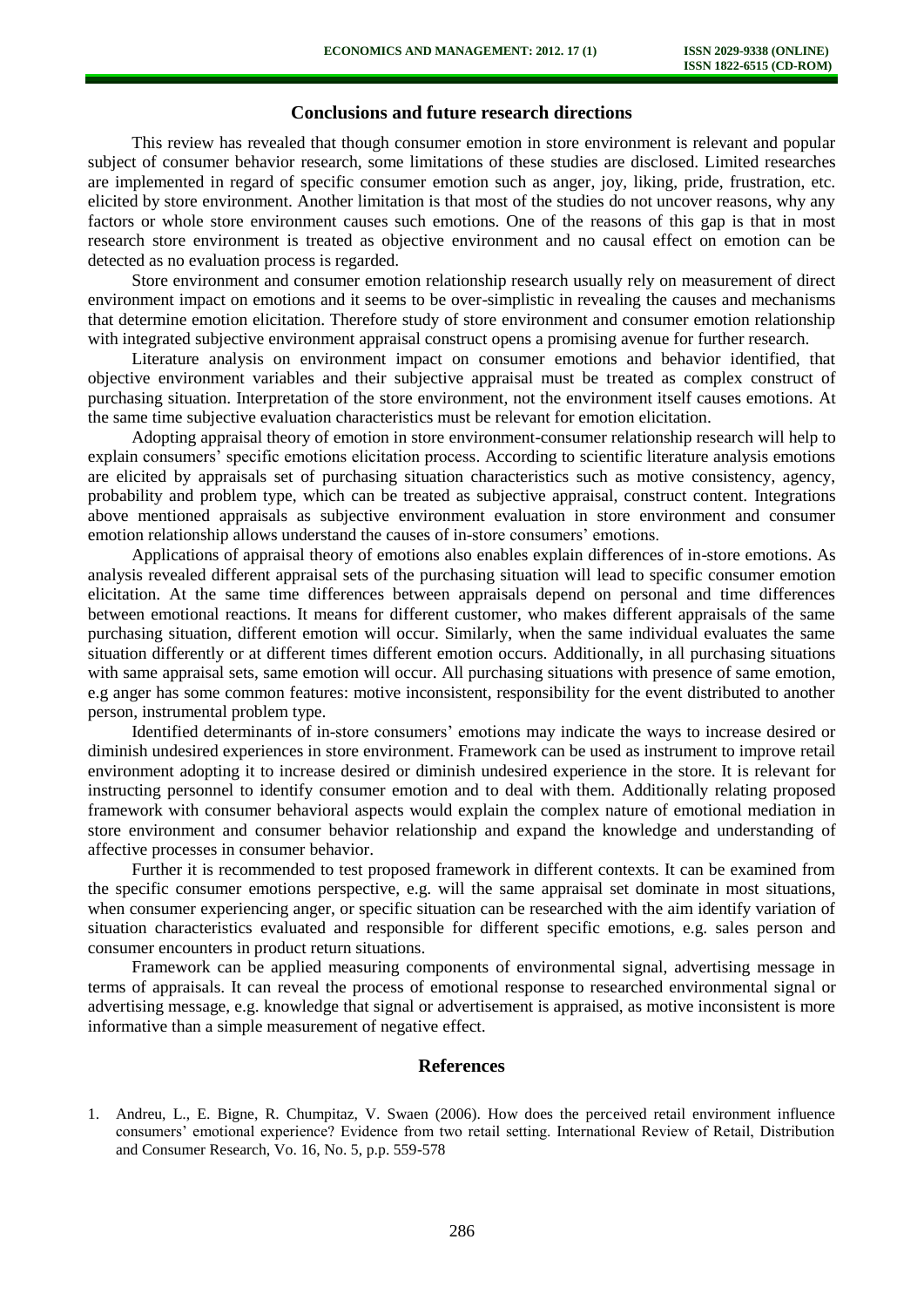- 2. Babin, J. B., M. Griffin, J. S. Boles (2002). Buyer reactions to ethical beliefs in retail environment. Journal of Business Research, 57, p.p. 1155-1163
- 3. Belk R. W. (1975). Situational Variables and Consumer Behavior. Journal of Consumer Research, Vol. 2, Dec 1975, p.p. 157-164
- 4. Burns, D. J., L. Neisner (2006). Customer satisfaction in a retail setting: The contribution of emotion. International Journal of Retail & Distribution Management, Vol. 34, No. 1, p.p. 49-66
- 5. Davies, F. M., M. M. H. Goode, L. A. Moutinho, E. Ogbonna (2001). Critical factors in consumer supermarket shopping behaviour: A neural network approach. Journal of Consumer Behaviour, Vol. 1, 1, p.p. 35-49
- 6. De Sousa, R. (2010). Emotion. The Stanford Encyclopedia of Philosophy, (Spring 2010 Ed.), Edward N. Zalta (ed.). Pasiektas: 2010 02 24 adresu: http://plato.stanford.edu/entries/emotion/.
- 7. Donovan, R. J., J. R. Rossiter (1982). Store atmosphere: an environmental psychology approach. Journal of Retailing, Vol. 58, No. 1, 1982, p.p. 34-57
- 8. Dunning, J., A. O'Cass, A. Pecotich (2004). Retail sales explanations: resolving unsatisfactory sales encounters. European Journal of Marketing, Vol. 38, No. 11/12, p.p. 1541-61
- 9. El Sayed, I. M., D. A. Farrag, R. W. Belk (2003). The effects of physical surroundings on egyptian consumers' emotional states and buying intentions. Journal of International Consumer Marketing, Vol. 16, No.1, p.p. 5-23
- 10. Fiore, A. M., J. Kim (2007). An integrative framework capturing experiential and utilitarian shopping experience. International Journal of Retail & Distribution Management, Vol. 35, No. 6 p.p. 421-442
- 11. Chebat, J.-Ch., R. Michon (2003). Impact of ambient odors on mall shoppers' emotions, cognition, and spending: A test of competitive causal theories. Journal of Business Research, Vol. 56, p.p. 529-539
- 12. Chebat, J.-Ch., W. Slusarczyk (2005). How emotions mediate the effects of pereceived justice on loyalty in service recovery situations: an empirical study. Journal of Business Research, Vol. 58, p.p. 664-673
- 13. Griskevicius, V., M. N. Shiota, S. M. Nowlis (2010). The many shades of rose-colored glasses: an evolutionary approach to the influence of different positive emotions. Journal of consumer research, Vol. 37, August 2010.
- 14. Han S., J. S. Lerner, D. Keltner (2007). Feelings and Consumer Decision Making: The Appraisal-Tendency Framework. Journal of Consumer Psychology, Vol. 17 (3), p.p. 158-168
- 15. Johnson, A. R., D. W. Stewart (2005). A reappraisal of the role of emotion in consumer behavior, in Malhotra, N. K. (Ed.), Review of Marketing Research, Vol. 1, ME Sharpe, Armonk, NJ, p.p.3-33
- 16. Kaltcheva, V. D., B. A. Weitz (2006). When should a retailer create an exciting store environment? Journal of Marketing, Vol. 70, p.p. 107-118
- 17. Lazarus, R. S. (1991). Emotion and adaptation. Oxford University Press, inc., Oxford
- 18. Lazarus, R. S. (2001). Relational meaning and discrete emotions. Appraisal Processes in Emotion, edited by K.R. Scherer, A. Schorr, T. Johnstone. Oxford University Press, p.p. 37-67
- 19. Lerner, J. S., D. Keltner (2000). Beyond valence: towards a model of emotion-specific influences on judgement and choice. Cognition and emotion, 14 (4), p.p. 473-493
- 20. Lerner, J., D.A. Small, G. Loewenstein (2004). Heart strings and purse strings: carryover effects of emotions on economic decisions. Psychological Science, Vol. 15, No. 5, p.p. 337-41
- 21. Li, J.-G. T., J.-O. Kim, S. Y. Lee (2009). An empirical examination of pereceived retail crowding, emotions, and retail outcomes. The Service Industries Journal, Vol. 29, No. 5, p.p. 635-652
- 22. Lin, Ch. H., H. R. Yen, Sh.-Ch. Chuang (2006). The effect of emotion and need for cognition on consumer choice involving risk. Marketing Letters, Vol. 17, p.p. 47-60
- 23. Lunardo, R., Mbengue (2009). Perceived control and shopping behavior: The moderating role of the level of utilitarian motivational orientation. Journal of Retailing and Consumer Services, 16, p.p. 434-441
- 24. Machleit, K. A., S. A. Eroglu (2000). Describing and Measuring Emotional Response to Shopping Experience. Journal of Business Research, Vol. 49, p.p. 101-111
- 25. Manstead, A.S., A.H. Fisher (2001). Social appraisal: the social world as object of and influence on appraisal processes. Appraisal Processes in Emotion, edited by K.R. Scherer, A. Schorr, T. Johnstone. Oxford University Press, p.p. 221-232
- 26. Moors, A. (2009). Theories of emotion causation: a review. Cognition and Emotion, Vol. 23 (4), p.p. 625-662
- 27. Morschett, D., B. Swoboda, T. Foscht (2005). Perception of Store Attributes and Overall Attitude towards Grocery Retailers: The Role of Shopping Motives. International Review of Retail, Distribution and Consumer Research, Vol. 15, No. 4, p.p. 423-447
- 28. Morrin, M., J.-Ch. Chebat (2005). Person-Place Congruency: The Interactive Effects of Shopper Style and Atmospherics on Consumer Expenditures. Journal of Service Research, Vol. 8, No. 2, p.p. 181-191